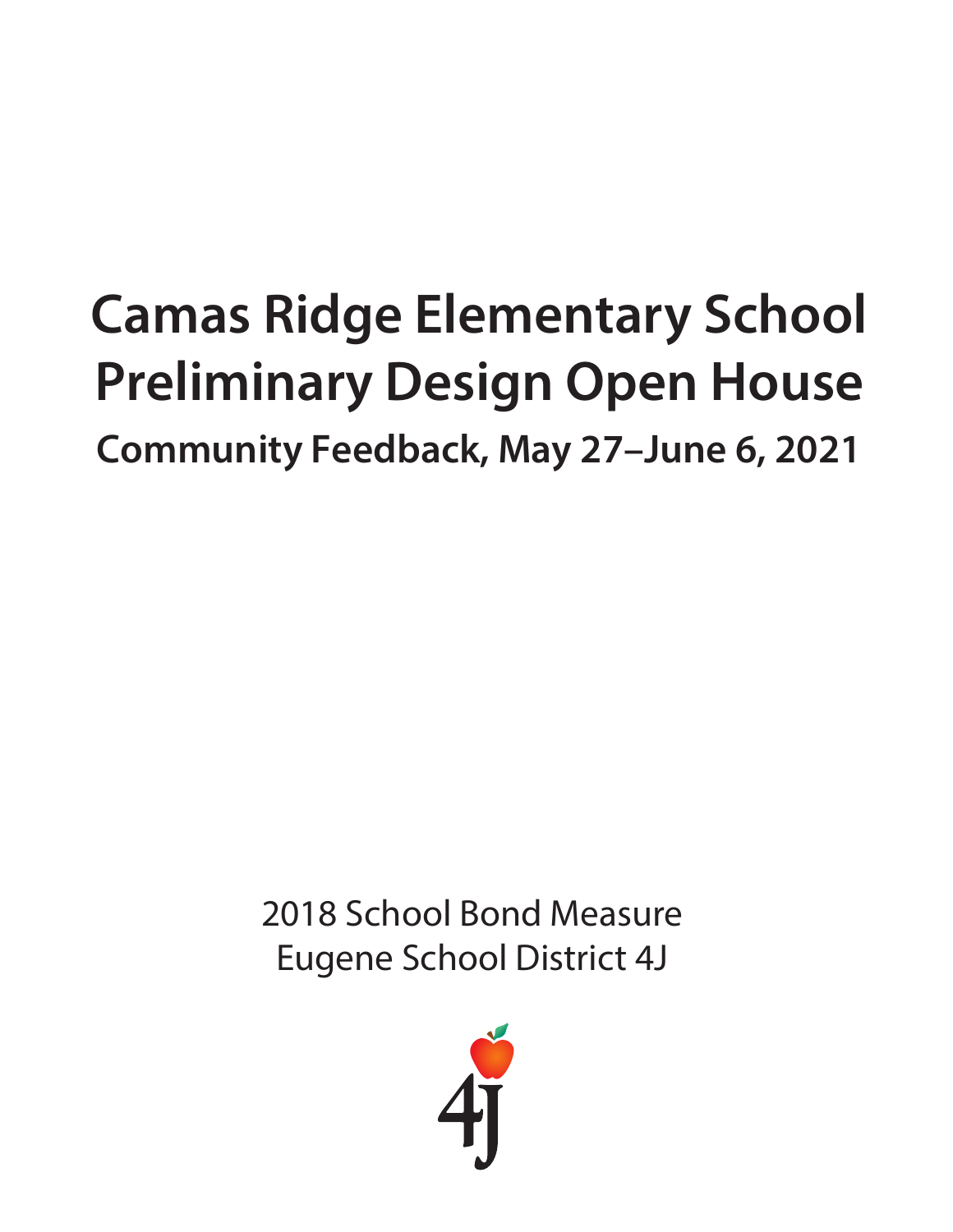

#### **Q1**

Do you have any comments on the presented design for the new Camas Ridge school building?

Don't like where gym is. I have seen multiple cars run into the barrier over my many years living here and think that the gym will be hit by cars.

#### **Q2**

**Other community member (none of the above)**

What is your relationship to Camas Ridge Community Elementary School?

#### **Q3**

Where do you live?

**Other South Eugene neighborhood**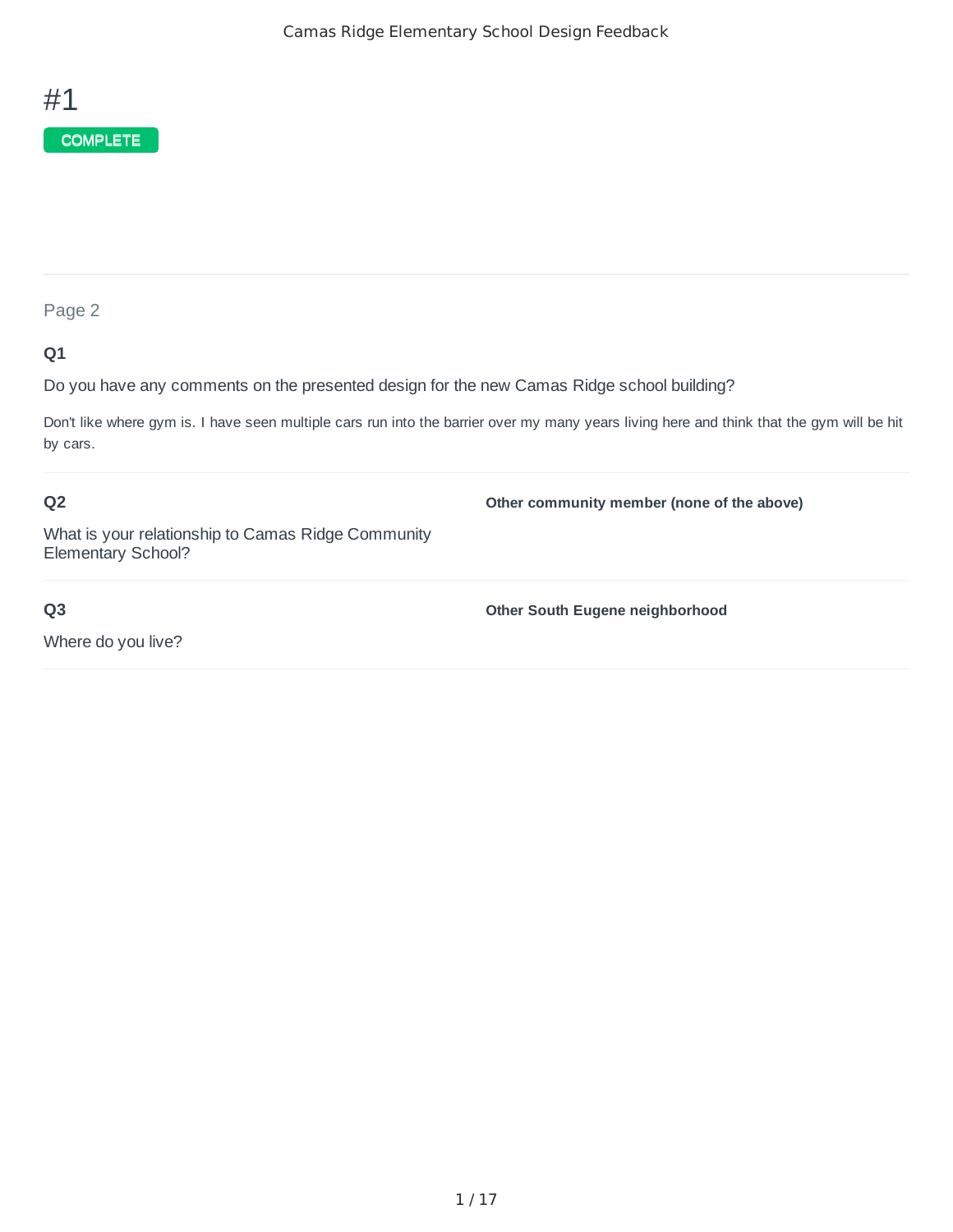

#### **Q1**

Do you have any comments on the presented design for the new Camas Ridge school building?

The classrooms are too small. Get rid of the "Commons" areas and make bigger classrooms.

There should be a larger dedicated space for parents to pick up. That is where parents and families meet and talk every day.

There is still too much parking.

#### **Q2**

What is your relationship to Camas Ridge Community Elementary School?

**Former Camas Ridge student**

**Q3**

**Camas Ridge school neighborhood**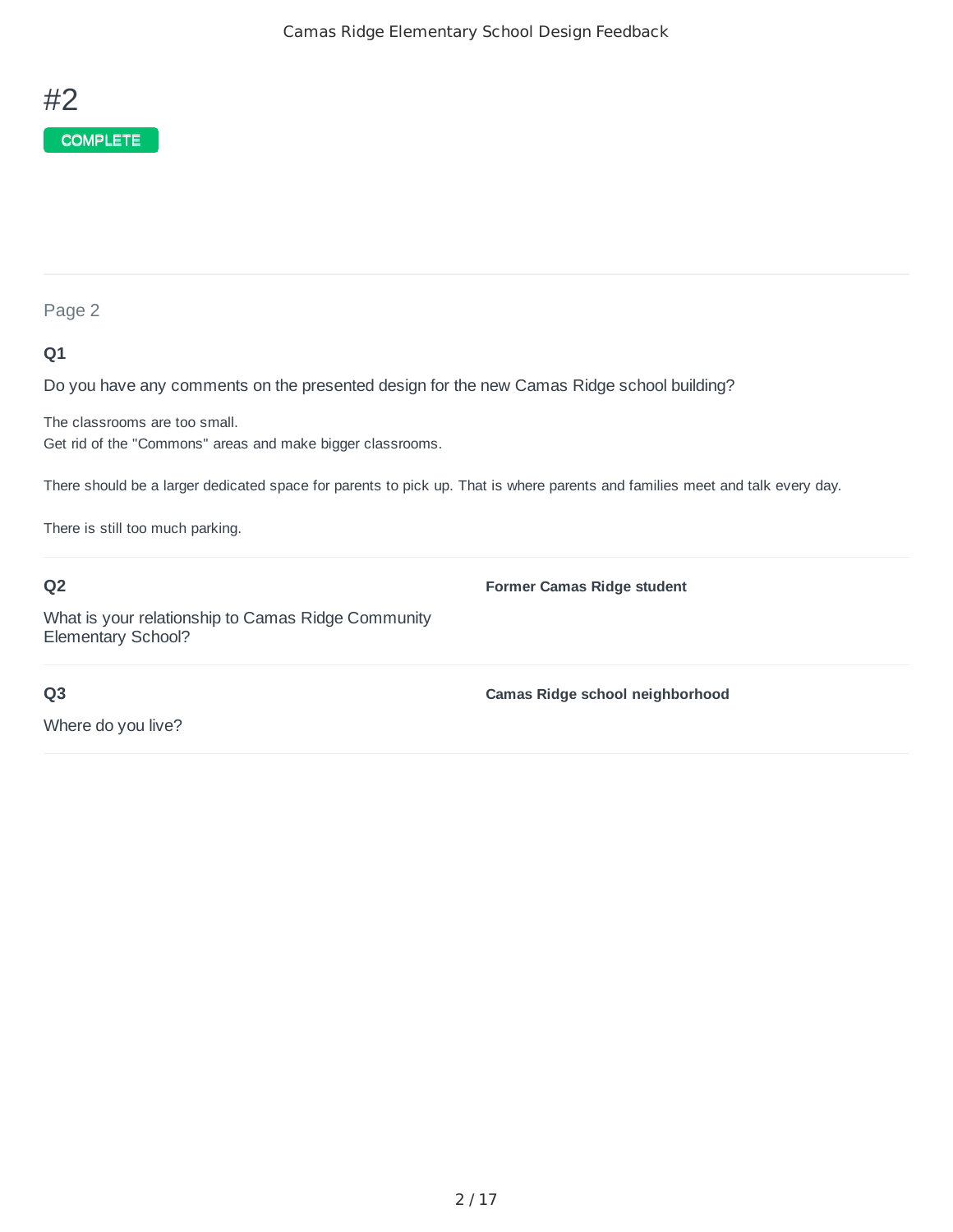

#### **Q1**

Do you have any comments on the presented design for the new Camas Ridge school building?

Can we get a waiver on the parking lot size? The outdoor play space appears to be significantly less than what we have now. I think the kids need more room to play, including more protected space for all weather play/learning. The parking lot is larger than what we have now. I think that it is worth pursuing a waiver like they did at Edison so that we can maximize the spaces that truly benefit the kids. Also, will the field have additional drainage in order to make it more usable? Even when the grass is wet and ground is soggy, the kids can still run on the gravel track that we have now. If you remove the gravel track and don't address the drainage, the main green space will be inaccessible for most of the year.

As for the indoor space, are there adequate copy & prep stations for each floor? I'd like to hear teacher input on whether the design gives them access to the tools they need.

#### **Q2**

**Camas Ridge parent/guardian**

What is your relationship to Camas Ridge Community Elementary School?

**Other South Eugene neighborhood**

**Q3**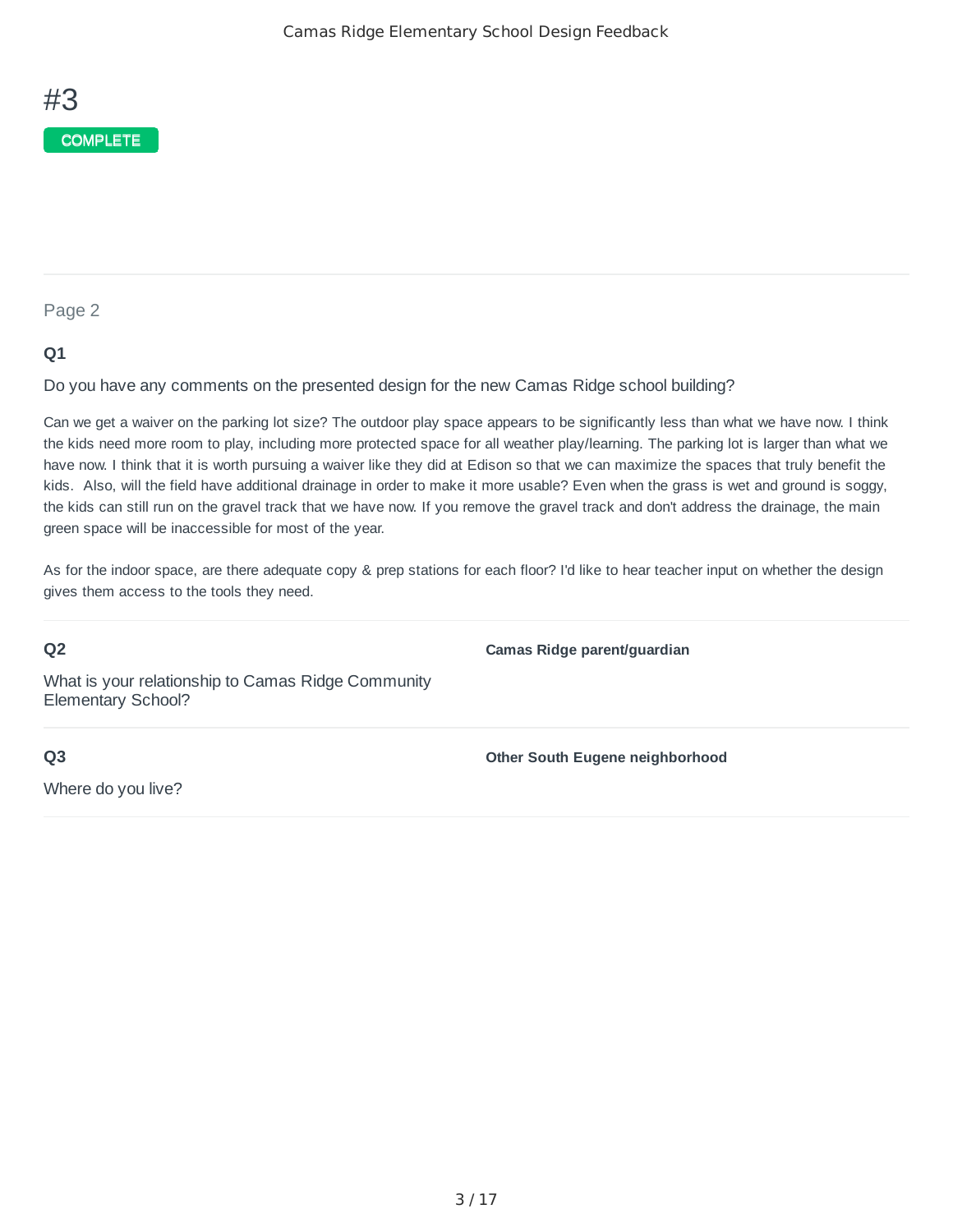#### **Q1**

Do you have any comments on the presented design for the new Camas Ridge school building?

Yes. We noticed that you have been using Diesel trucks that would be illegal in some states. The exhaust is not only offensive to smell but seriously toxic to people who live nearby. What can you do about that?

Are you going to dismantle the building carefully so that old doors, windows, stair rails, bricks, lumber and so forth can be made available to the public or donated to Bring and Restore? In other words, do you have a formal recycle plan?

Will the building be equipped with solar panels and other energy and water efficiency technologies?

#### **Q2**

**Other community member (none of the above)**

**Camas Ridge school neighborhood**

What is your relationship to Camas Ridge Community Elementary School?

**Q3**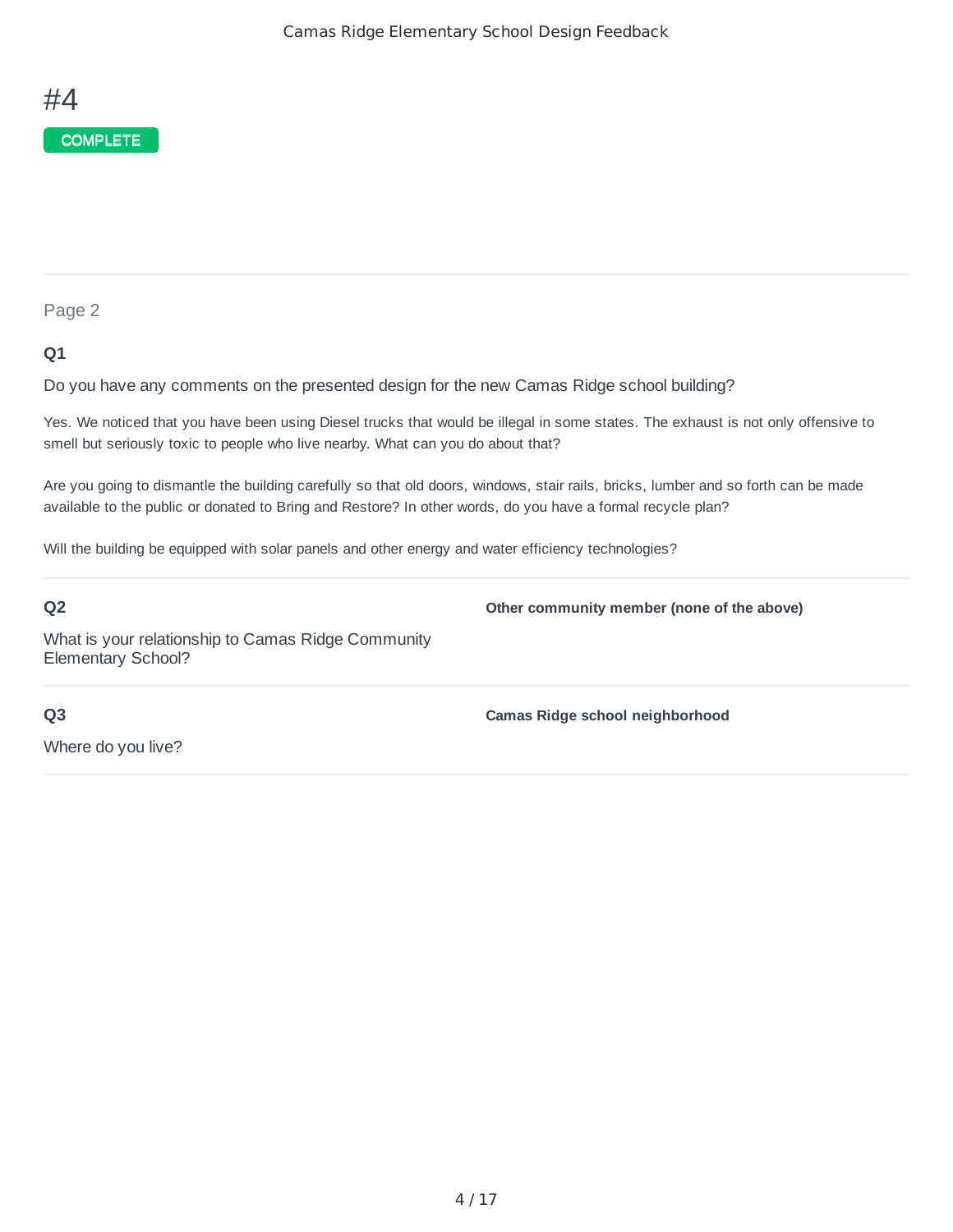

| Page 2                                                                                          |                                                     |
|-------------------------------------------------------------------------------------------------|-----------------------------------------------------|
| Q1<br>Do you have any comments on the presented design for the new Camas Ridge school building? |                                                     |
| What are the dimensions of the music room?                                                      |                                                     |
| Q <sub>2</sub>                                                                                  | Other 4J staff member                               |
| What is your relationship to Camas Ridge Community<br>Elementary School?                        |                                                     |
| Q <sub>3</sub>                                                                                  | Other 4J neighborhood, not South Eugene (Churchill, |
| Where do you live?                                                                              | North Eugene or Sheldon region)                     |
|                                                                                                 |                                                     |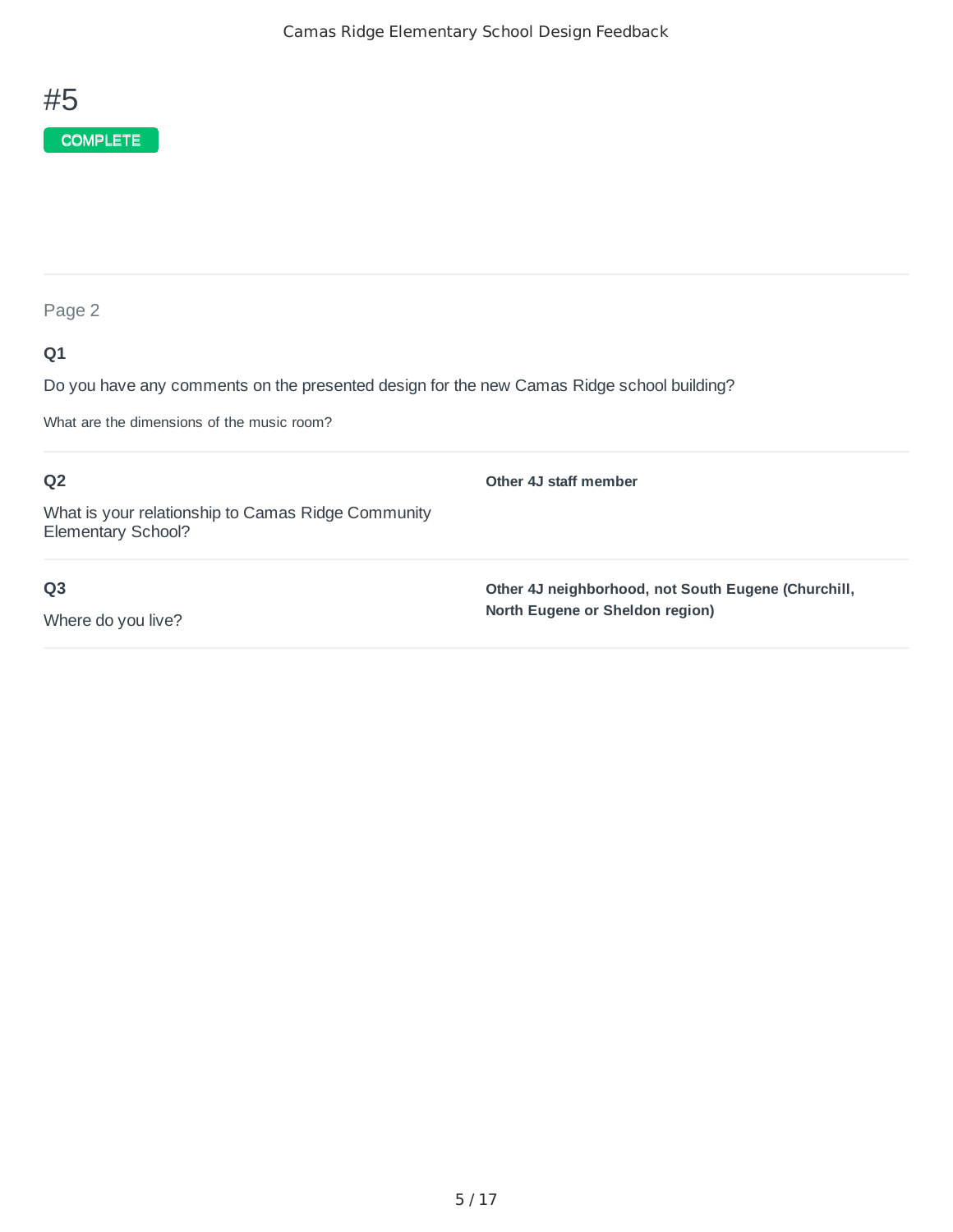

#### **Q1**

Do you have any comments on the presented design for the new Camas Ridge school building?

It looks beautiful! It looks like care was taken to implement the ideas of community members and staff! This will be such an awesome facility for our community. I would love to see the inside of the media center/library. If at all possible can you include the ideas and input of teacher librarians in the district or at least the input of the district librarian?

**Q2**

**Other 4J staff member**

What is your relationship to Camas Ridge Community Elementary School?

**Q3**

Where do you live?

**Camas Ridge school neighborhood**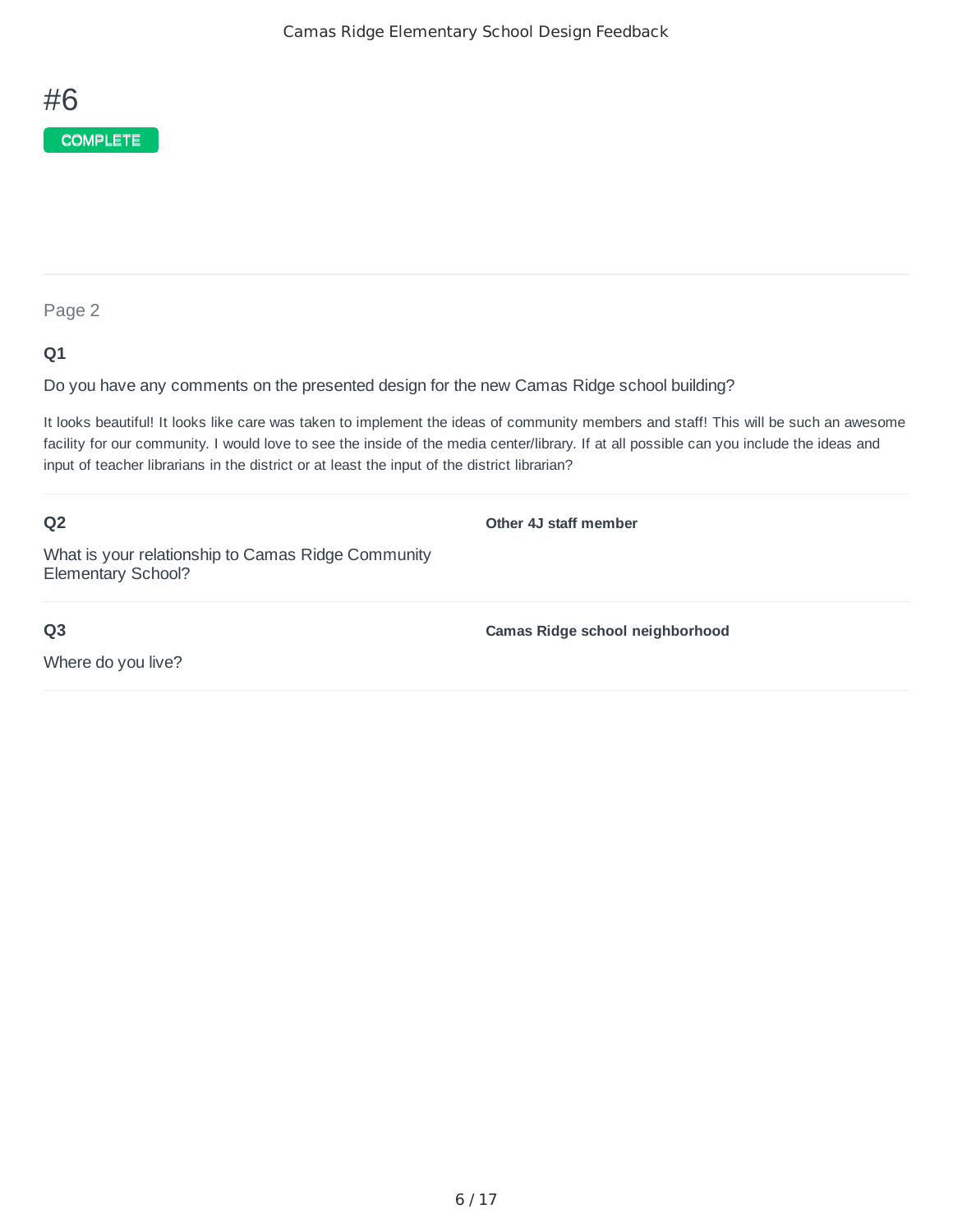

| ×<br>۰,<br>۰. |
|---------------|
|---------------|

## **Q1**

Do you have any comments on the presented design for the new Camas Ridge school building?

Trees and green spaces are essential, it is nice to see them included

| Q <sub>2</sub>                                                           | <b>Camas Ridge staff member</b> |
|--------------------------------------------------------------------------|---------------------------------|
| What is your relationship to Camas Ridge Community<br>Elementary School? |                                 |
| Q <sub>3</sub>                                                           | Other South Eugene neighborhood |
| Where do you live?                                                       |                                 |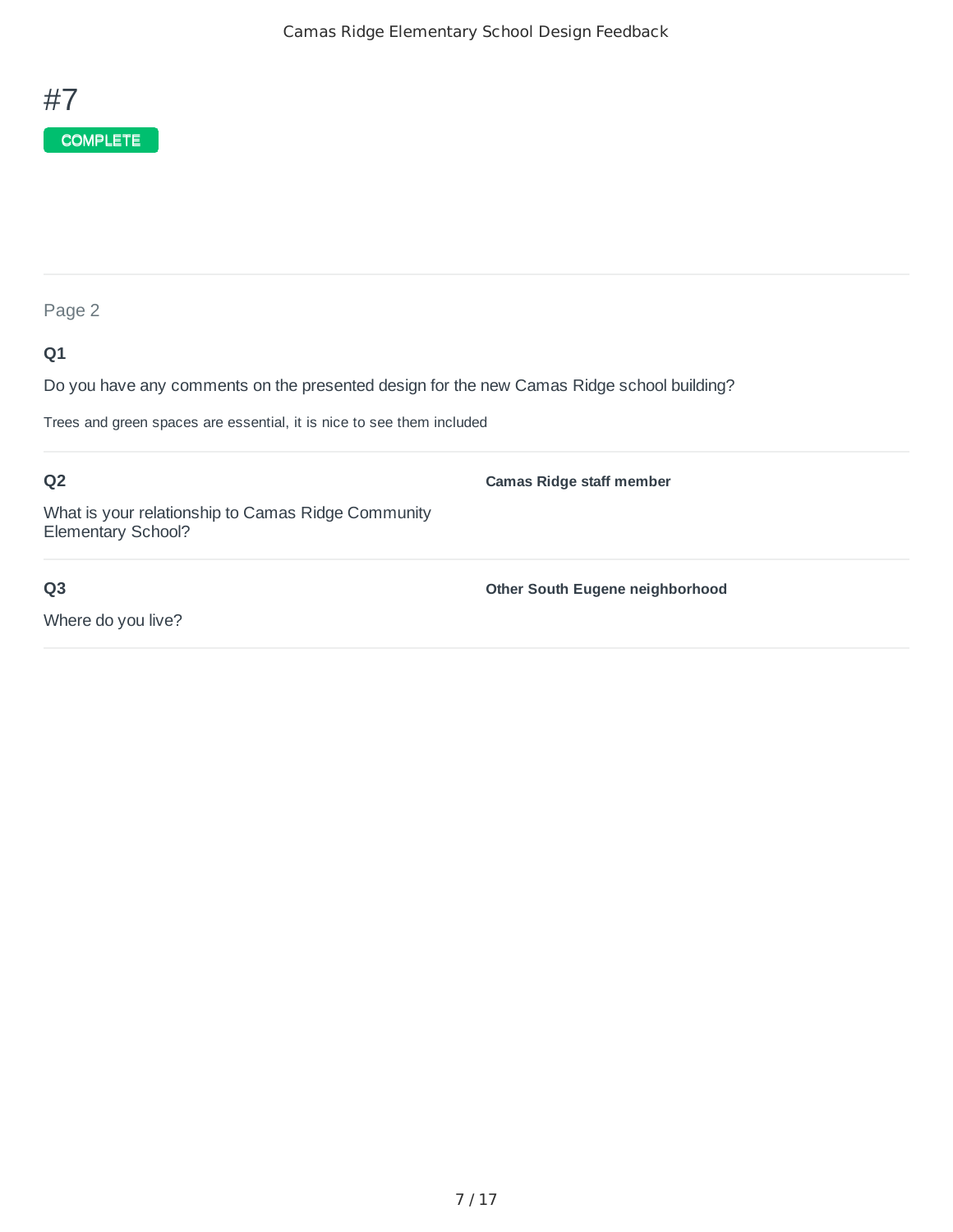

#### **Q1**

Do you have any comments on the presented design for the new Camas Ridge school building?

gym should not have windows unless they are high on walls. If low, takes wall space away that can be used for activities and is not safe. Howard is so unsafe with their gym; any stranger on school grounds with a weapon (gun) could walk right up to gym and start firing, same with secretary office in main office.

Also, pedestrian path from corner or Harris and 30th should be locked during school hours for safety so strangers can't just walk up to school or get on school grounds.

#### **Q2**

**Other 4J staff member**

What is your relationship to Camas Ridge Community Elementary School?

**Q3**

**Other South Eugene neighborhood**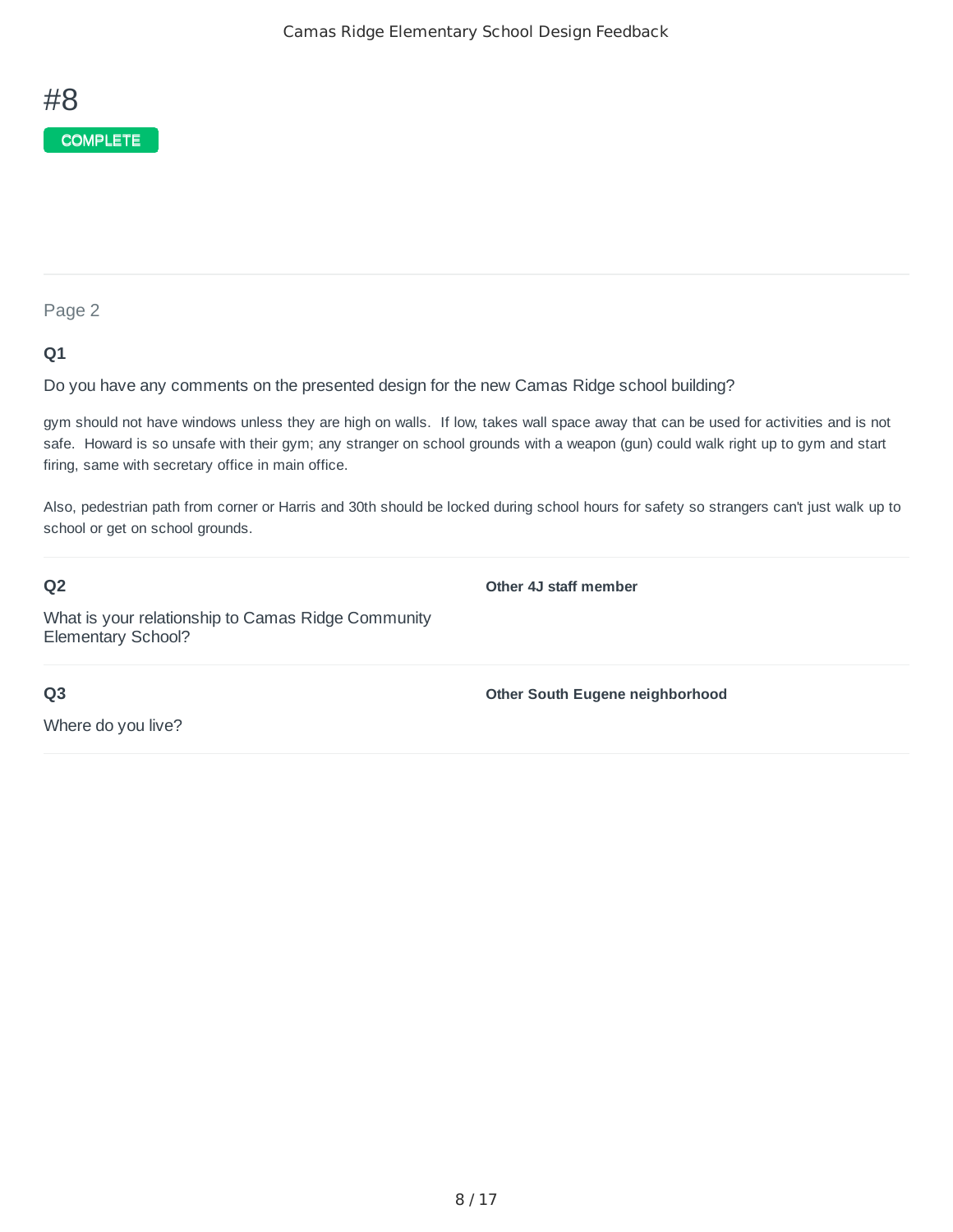

#### **Q1**

Do you have any comments on the presented design for the new Camas Ridge school building?

This is a horrible site plan that wastes 25% of the already substandard site in an archaic parking lot. Maximizing useful outdoor space rather than throwing it away on parked cars, or more often empty asphalt, should have been a primary design objective. The site plan is getting bulldozed through without significant input from the Camas Ridge community. The concern of to much parking was raised in the March 'preview' presentation, but the response was just to plant a few trees leaving the footprint of the parking lot intact. One can only wonder why the aerial rendering of the school hides this waste of space. Let's see some creative design solutions rather than a rigid clinging to a bad environmentally retrograde parking lot.

#### **Q2**

**Other community member (none of the above)**

What is your relationship to Camas Ridge Community Elementary School?

**Q3**

Where do you live?

**Camas Ridge school neighborhood**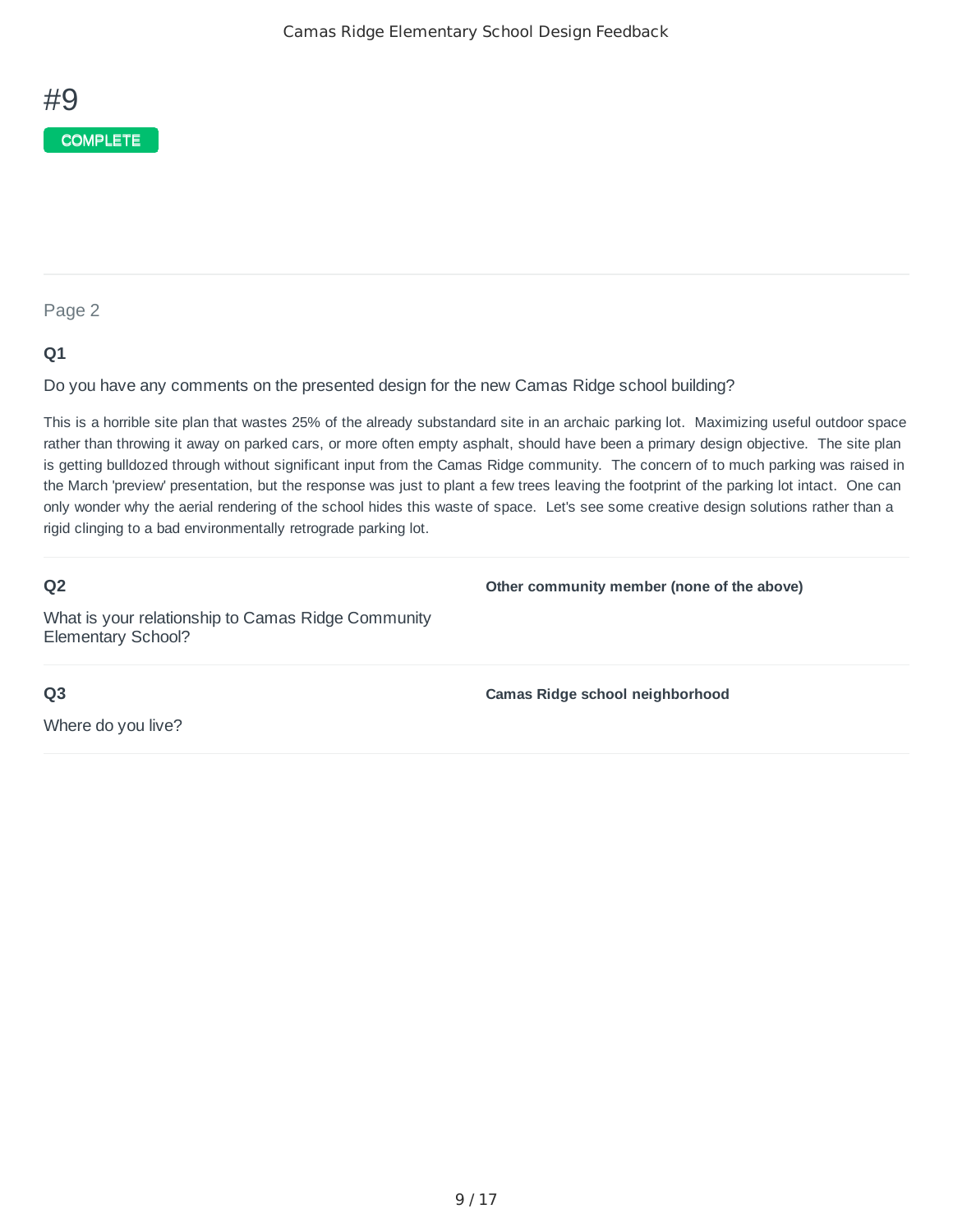

### **Q1**

Do you have any comments on the presented design for the new Camas Ridge school building?

My favorite design element is the green space between the play area and the sports fields. I love it. I'm also very pleased with how the traffic separation was executed. I'm excited to see more detailed renderings of the outdoor open learning spaces.

| Q <sub>2</sub>                                                           | Other 4J staff member,                                                                 |
|--------------------------------------------------------------------------|----------------------------------------------------------------------------------------|
| What is your relationship to Camas Ridge Community<br>Elementary School? | Other 4J parent/quardian                                                               |
| Q <sub>3</sub><br>Where do you live?                                     | Other 4J neighborhood, not South Eugene (Churchill,<br>North Eugene or Sheldon region) |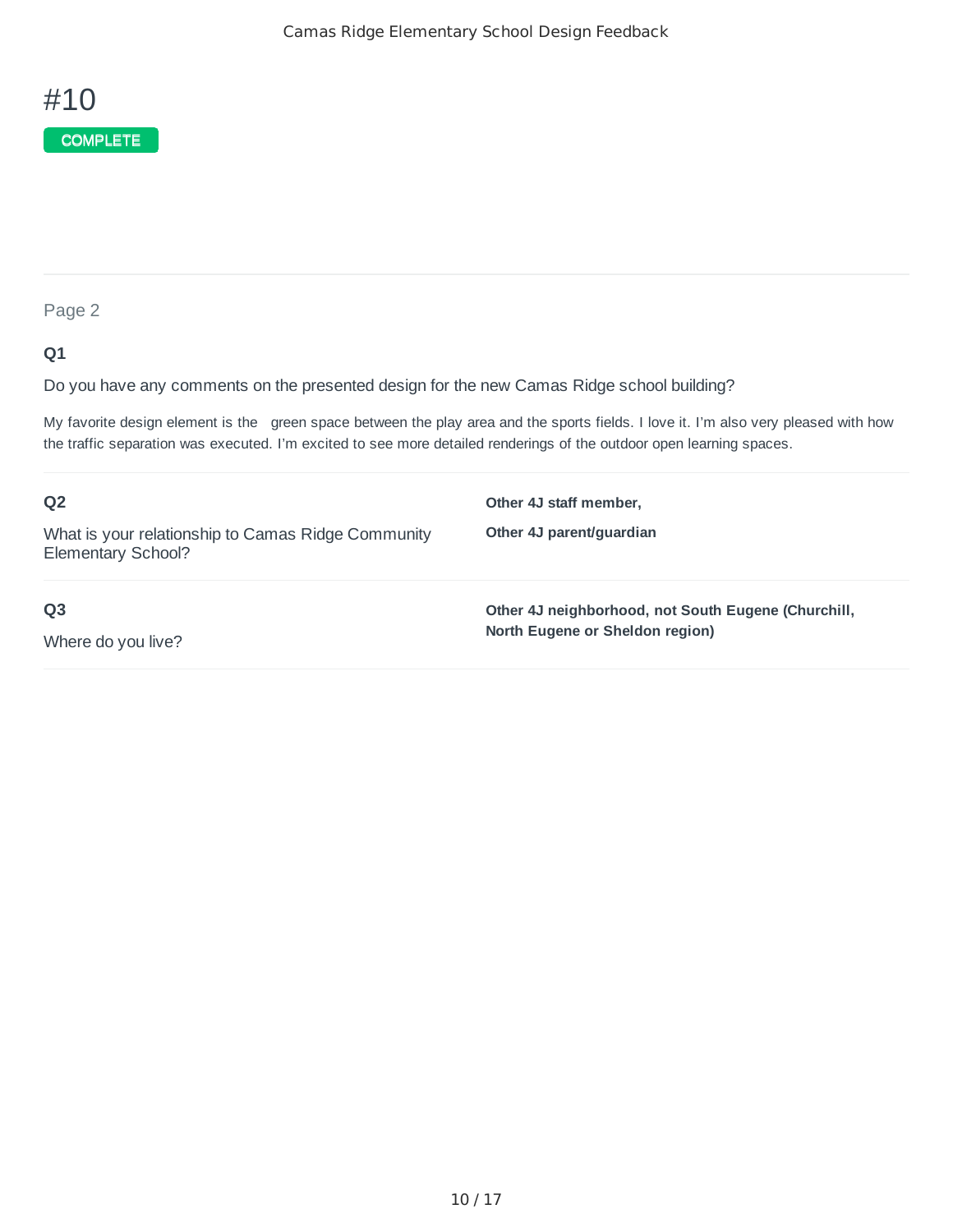

#### **Q1**

Do you have any comments on the presented design for the new Camas Ridge school building?

It looks very well thought out! I am hoping that there is a lot of storage space in our classrooms, along with at least some part of the classroom being carpet. Will we have bathrooms in the classroom of younger students?

**Q2** What is your relationship to Camas Ridge Community Elementary School? **Camas Ridge staff member**

**Outside of Eugene School District 4J**

**Q3**

Where do you live?

11 / 17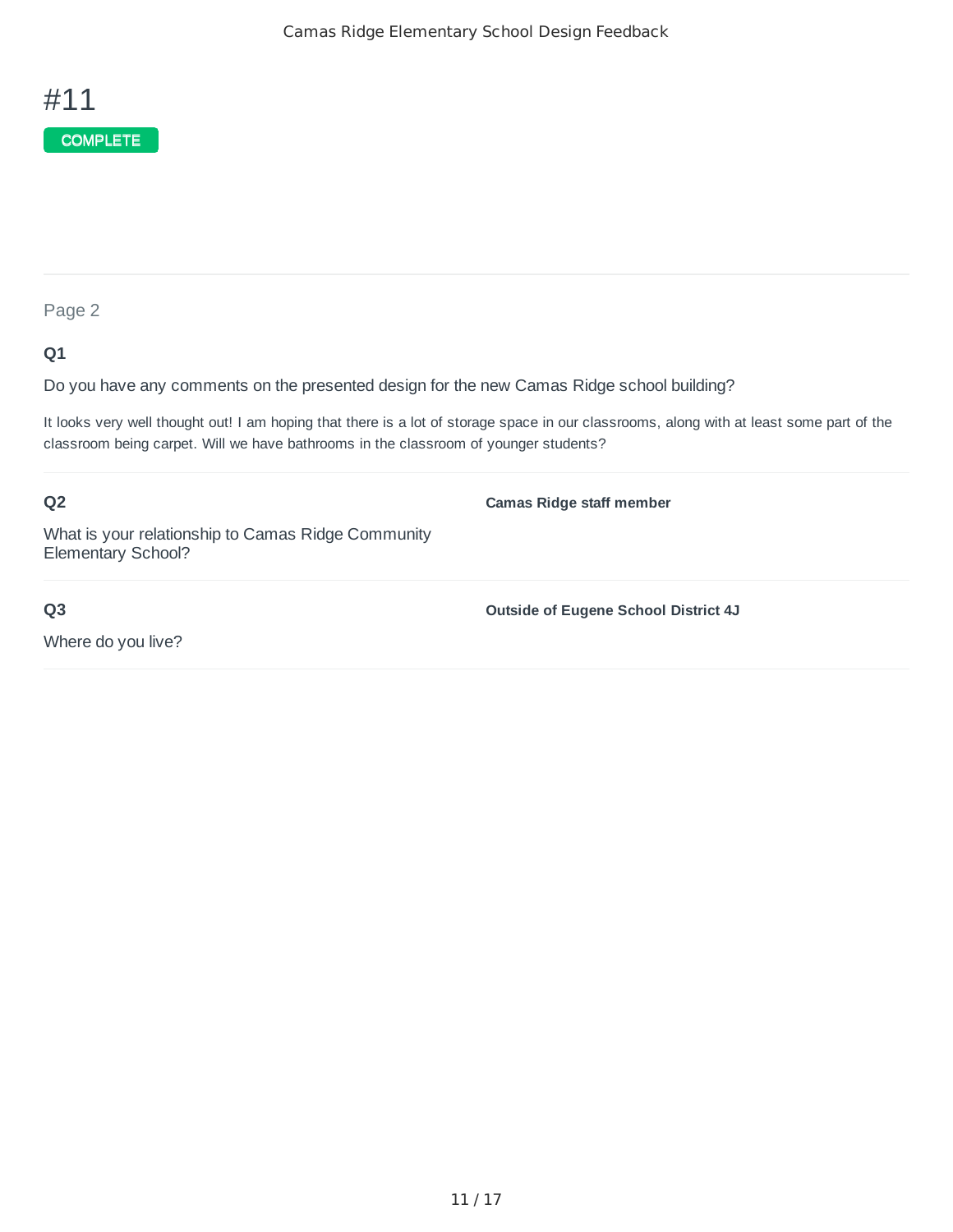#### **Q1**

Do you have any comments on the presented design for the new Camas Ridge school building?

In general, I think this is a very good thoughtful plan for Camas Ridge, our neighborhood school. Comments:

1. Re Traffic safety control, presumably you are working with the City to add 4 way stop signs with cross walks at 29th & Harris, and 3-way stop signs with crosswalks at 29th & University; this is essential for those who walk or bike to school, & for drivers in the area. As a long time neighbor, I've seen some accidents at these intersections due to inadequate traffic safety/stop signs; the cost for stop signs is minor compared to a preventable death or injury of a child or anyone else. Also, some kind of traffic light crossing 30th will eventually be needed with the increased development planned to the East leading to more traffic on 30th. Buses, staff, and parents will need a safe way to turn off 30th with a light, especially with a new larger school and more traffic on 30th. If/when LTD resumes bus service on Harris, then a traffic light at 30th & Harris would be the necessary logical location.

2. Re green hillside, the space should also include a place connected to a green outdoor learning area, as part of natural ecosystem & environmental education, maybe with a water feature, diverse native plants, butterfly garden, etc. Also, some kind of food garden area as currently exists on the slope is a very good educational experience as well for kids to learn hands-on where food comes from. This type of landscape architecture planning should be integrated into the plan before pathways are built into the green hillside area.

3. Re natural habitat, thanks for saving the native Camas slope along University st in the plan; that's important!

4. That's it for now...please keep us in the info loop as planning and public updates proceed. Thanks, Libby

#### **Q2**

**Camas Ridge parent/guardian**

What is your relationship to Camas Ridge Community Elementary School?

#### **Q3**

**Camas Ridge school neighborhood**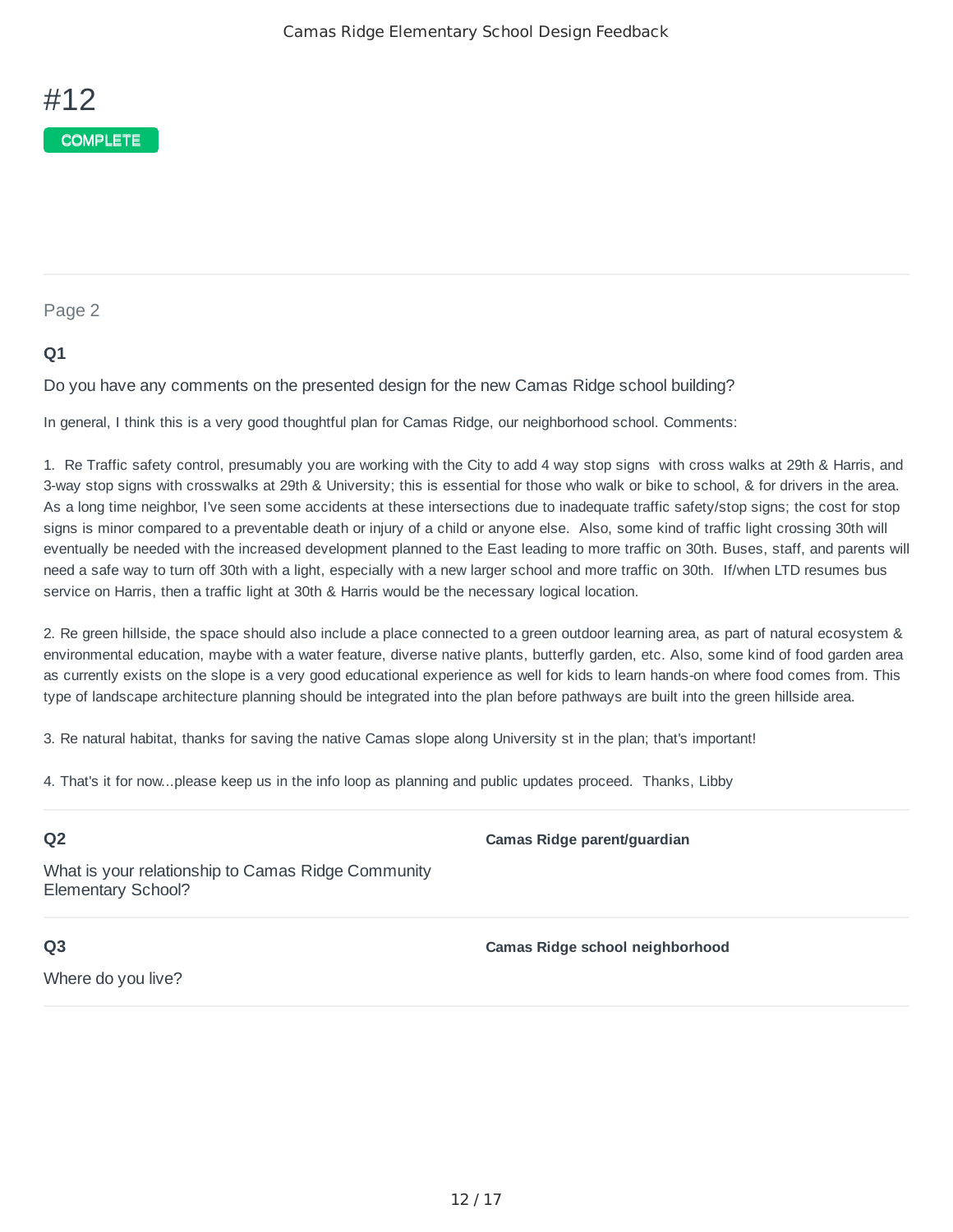

#### **Q1**

Do you have any comments on the presented design for the new Camas Ridge school building?

The design is straightforward, works with the topography, protects the camas zone, and generally looks like it should be as easy to maintain and cost-effective as possible. Looks good to me.

## What is your relationship to Camas Ridge Community Elementary School?

#### **Q3**

**Q2**

Where do you live?

**Camas Ridge school neighborhood**

**Other community member (none of the above)**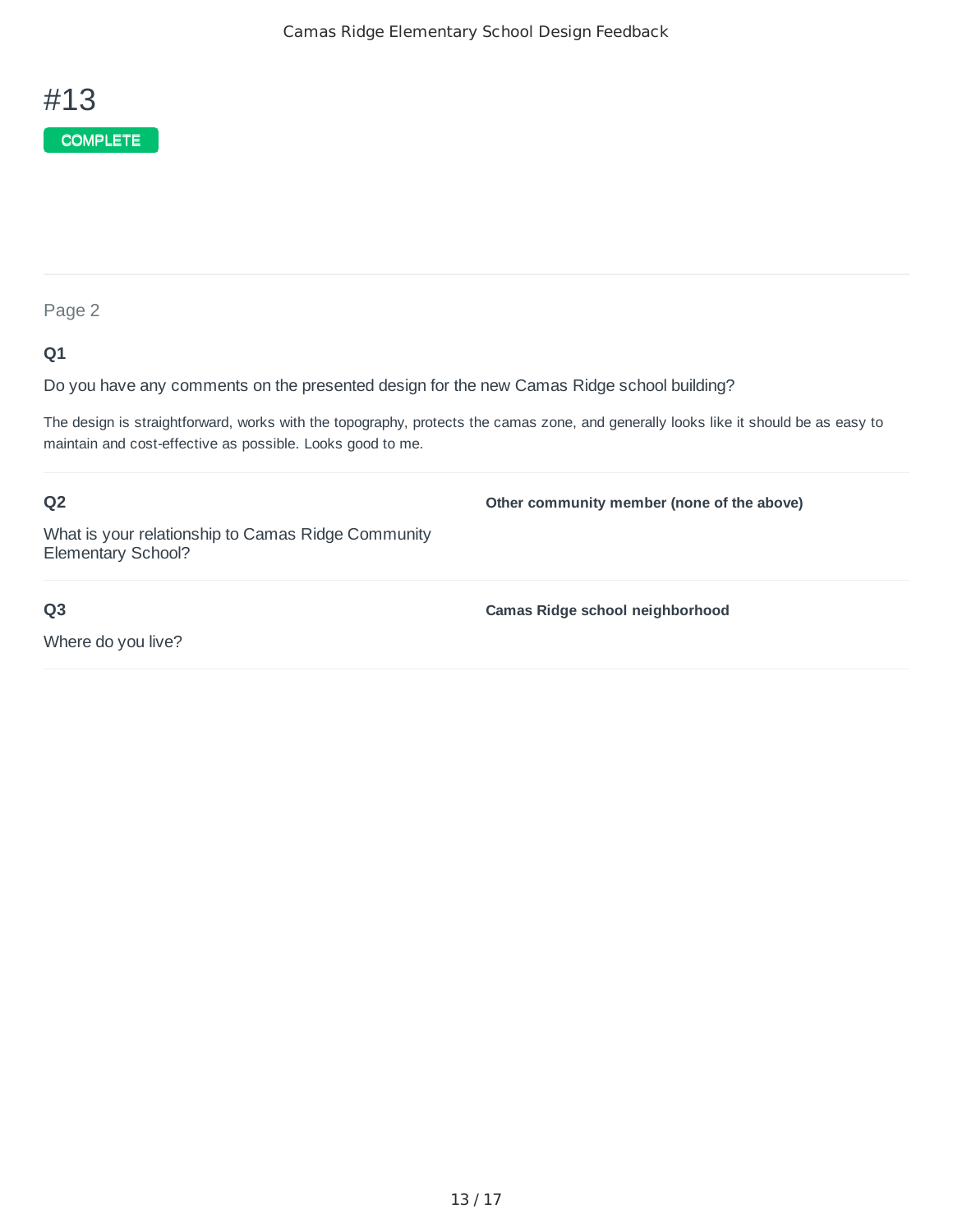#### **Q1**

Do you have any comments on the presented design for the new Camas Ridge school building?

1. Thank you for hearing our concerns and comments from the first round! Hooray for the preservation and expansion of the camas ridge, outdoor classroom, garden, fewer parking spaces

2. We live south of Camas and walk to school. We have often felt as though that we've entered through the tail end of the school. I'm a little worried about that still with this design. It looks as though, we will have to walk along 30th avenue before we reach the entry point into the school. Much like on the north side of the school, could you please make this into a pedestrian walk way that feels as though it's inside the school and not on 30th avenue? Also, it looks as though much of the heart of the school will be the outside facilities on the north and west side of the school and this will be not accessible from the southeast side (right now we have easy access through the gate to the outdoor parts of school). Is there a way to include a pedestrian path along the length of 30th avenue (along the gym) so that there is an entry point to the playground right on the southwest corner of the gym? This is in between the Harris/30th and gym entrance entry points. Relatedly, who do you imagine using the entry point on 30th avenue to the gym? I can't picture how this might be used.

3. Can that hill to the lower field be sloped so that it will still be the neighborhood amazing sledding slope?

4. Lots of parents park on University right on the east side around the corner from 30th avenue and dash across University against traffic with their kids. It's very scary and not safe at all. We have seen some very near misses with kids nearly getting hit by cars zooming both ways on University. However, it's also really easy and seemingly convenient for parents who drive from over 30th avenue hill as a way to get to the school, stay out of the main drop-off traffic, and go to work. I am worried that this design doesn't yet take this concern into account (and I and others probably didn't mention it last time but now I see it clearly). Is there a way that this can be addressed with design in addition to the school staff working on behaviors? (I have been worried about this for well over a decade and have expressed my concerns to at least 5 principals...even before my kids were in the school...). A few reminders to parents haven't changed anything and I'm worried this design with the school front on the east will continue to encourage this bad behavior. 5. I don't fully understand this yet, but Camas has a gravel track on the lower field, and there's going to be a lower field in what looks

like the same spot. Why isn't the track included in the diagrams? Or why would you take out something that's fully functional right now?

6. I count 25 classroom rectangles on the design schematic. How many kids is this building designed to hold? Are there spaces for small groups to work? I'm excited to see more about the common spaces.

7. Is there a "stage" sort of area or is that in the gym or cafeteria?

Thank you for hearing us!

#### **Q2**

**Camas Ridge parent/guardian**

What is your relationship to Camas Ridge Community Elementary School?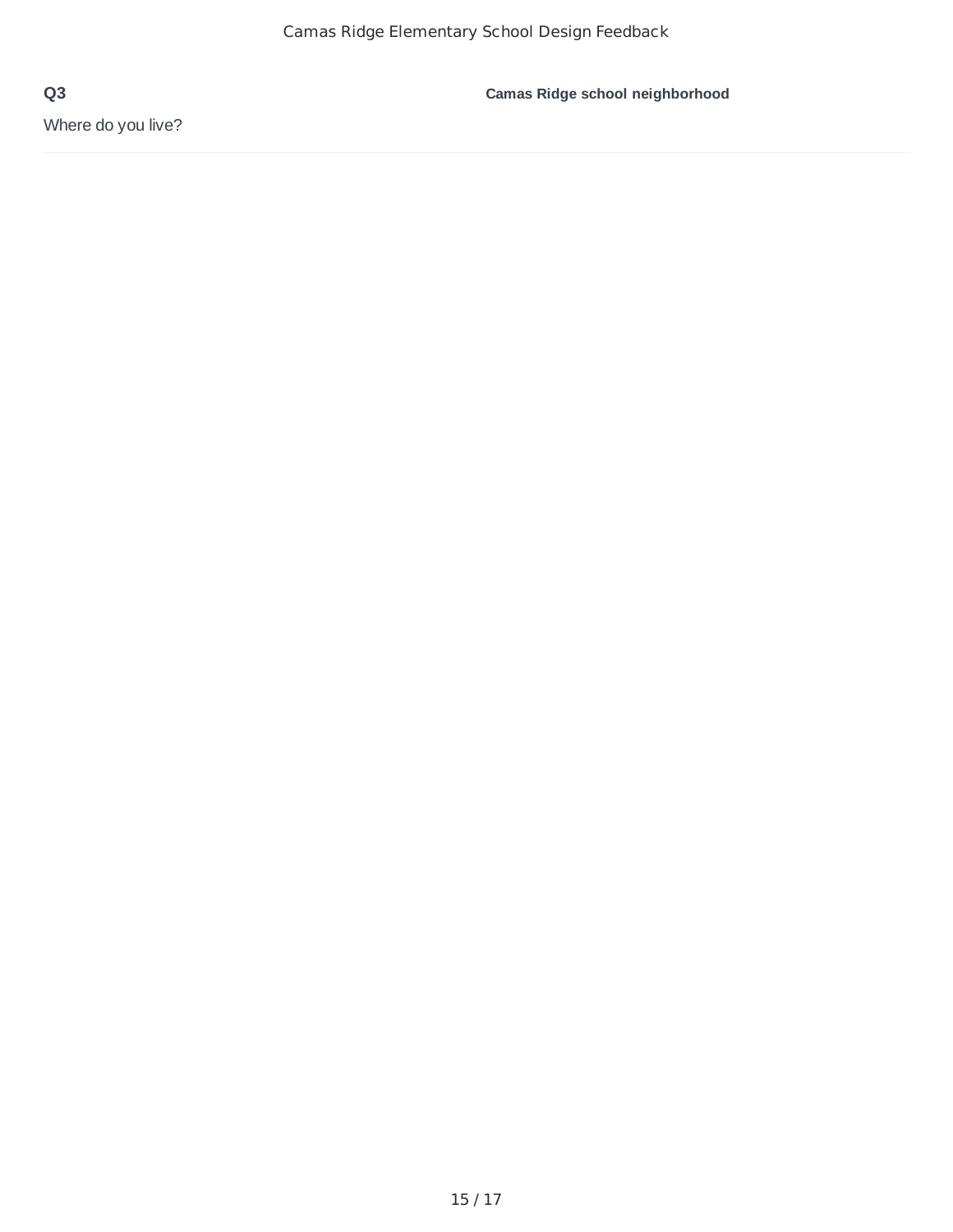#### **Q1**

Do you have any comments on the presented design for the new Camas Ridge school building?

Thanks for responding to our feedback. It's looking exciting.

I'd like to encourage the architecture and landscape architecture team to consult with Kirsten Haugen https://kirstenhaugen.org/ who lives here in Eugene and is part of the team from Nature Explore that is working to design dozens of Outdoor Classroom Spaces for the LA Unified School District. https://natureexplore.org/outdoor-classroom-design/ She is such a wealth of knowledge about best practices and research on how children use outdoor classrooms. Both or her kids went to 4J schools so she's committed to improving outdoor education in our community. Please bring her in as a consultant.

The outdoor classroom plans do not yet include where Mohammadou Faye's bench will be relocated. Could you please address that in a future design?

Thank you.

#### **Q2**

**Camas Ridge parent/guardian**

What is your relationship to Camas Ridge Community Elementary School?

**Q3**

Where do you live?

**Camas Ridge school neighborhood**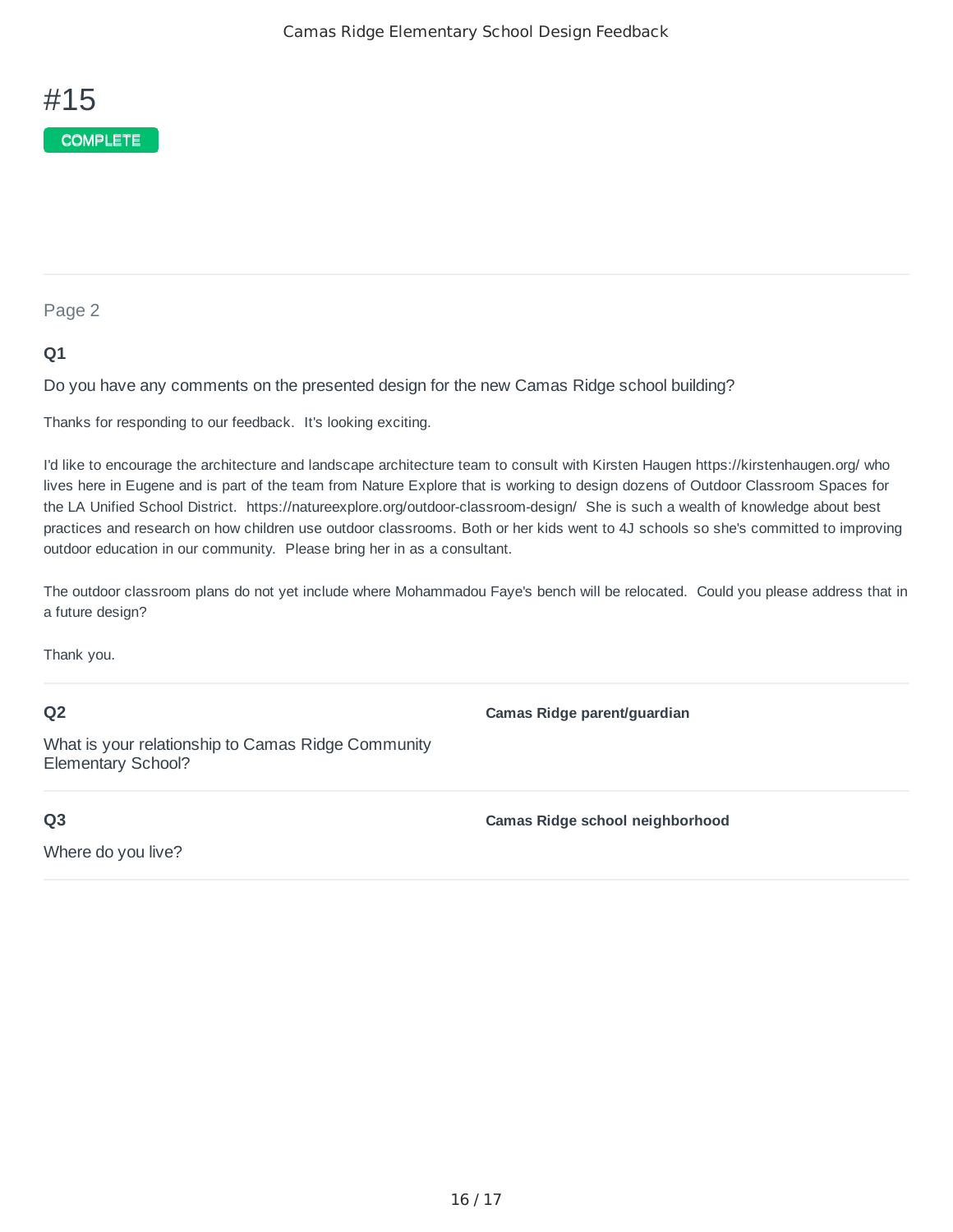

#### **Q1**

Do you have any comments on the presented design for the new Camas Ridge school building?

Many families arrive from the south. Reconsider the entry sequence from south of 30th, by car turning off 30th onto Univ. and crossing at that corner as a pedestrian. Fencing that corner off is going to be very off-putting. Can there be a ped entrance closer to the SE corner of the property? Less parking, shrink the lot farther to the north to allow for a better arrival sequence from the south side, and allow a double row of trees/ shrubs all along 30th as a buffer. Integrate the outdoor classroom better, the garden will need to be terraced, perhaps with the field being less large. Drainage on the field in winter is an issue. West side of the building is going to be hot in the afternoon in late spring and start of school in the fall.

#### **Q2**

**Camas Ridge parent/guardian**

What is your relationship to Camas Ridge Community Elementary School?

**Q3**

Where do you live?

**Camas Ridge school neighborhood**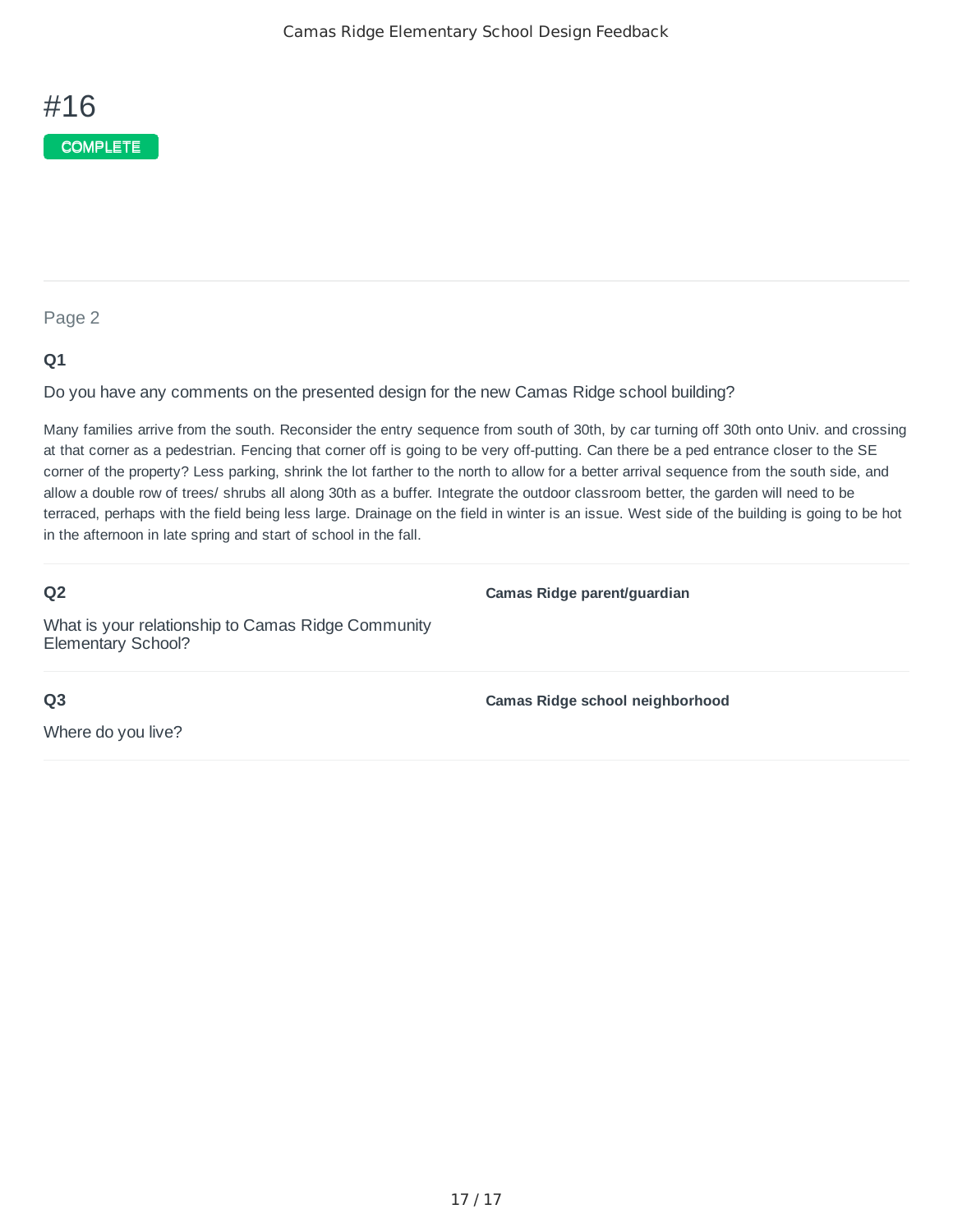## Q2 What is your relationship to Camas Ridge Community Elementary School?



| <b>ANSWER CHOICES</b>                      | <b>RESPONSES</b> |                |
|--------------------------------------------|------------------|----------------|
| Camas Ridge parent/guardian                | 31.25%           | 5              |
| Other 4J parent/guardian                   | 6.25%            |                |
| Current Camas Ridge student                | $0.00\%$         | $\Omega$       |
| Former Camas Ridge student                 | 6.25%            | 1              |
| Other 4J student                           | $0.00\%$         | $\Omega$       |
| Camas Ridge staff member                   | 12.50%           | $\overline{2}$ |
| Other 4J staff member                      | 25.00%           | 4              |
| Other community member (none of the above) | 25.00%           | 4              |
| Total Respondents: 16                      |                  |                |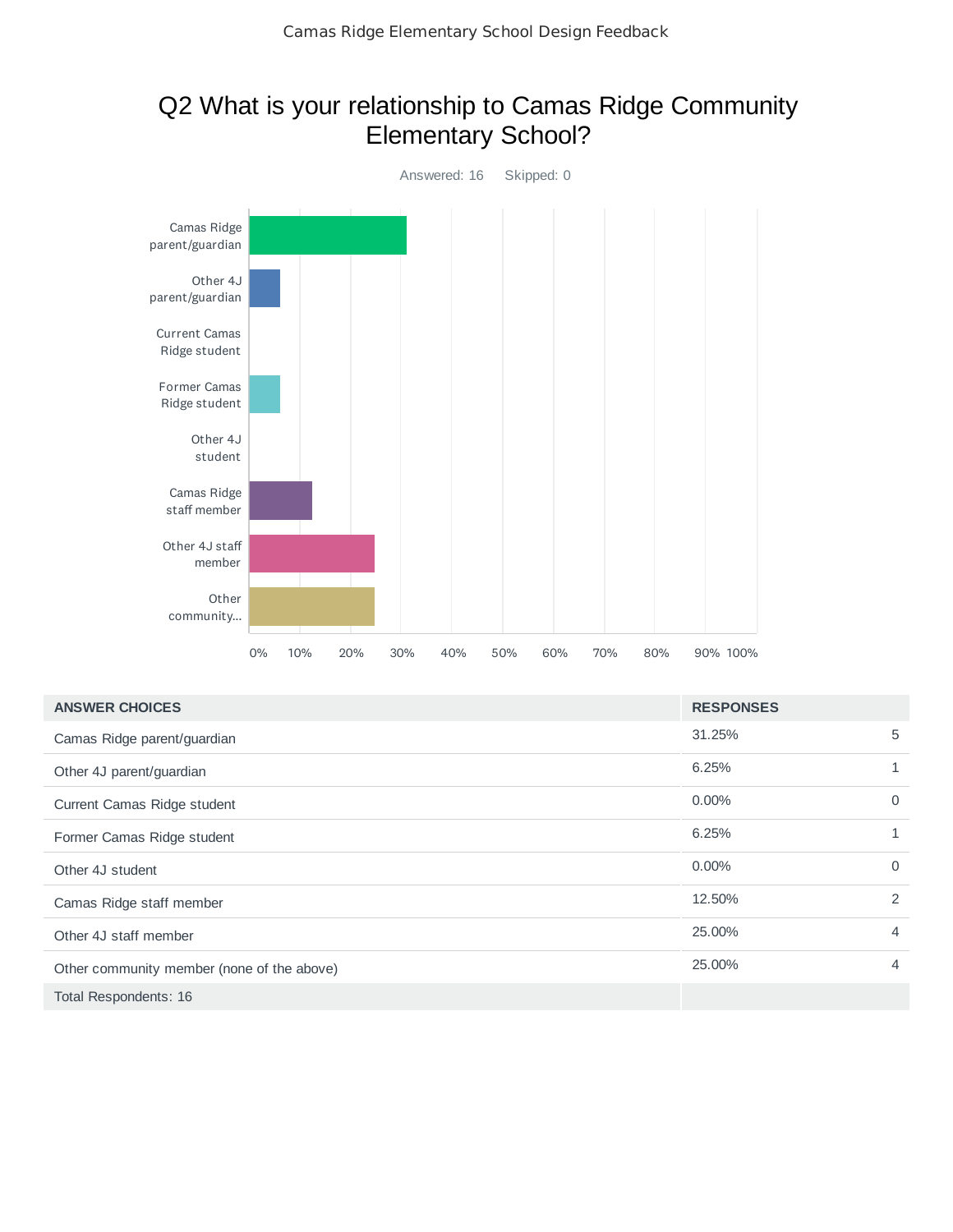



| <b>ANSWER CHOICES</b>                                                               | <b>RESPONSES</b> |                |
|-------------------------------------------------------------------------------------|------------------|----------------|
| Camas Ridge school neighborhood                                                     | 56.25%           | 9              |
| Other South Eugene neighborhood                                                     | 25,00%           | $\overline{4}$ |
| Other 4J neighborhood, not South Eugene (Churchill, North Eugene or Sheldon region) | 12.50%           | $\mathcal{P}$  |
| Outside of Eugene School District 4J                                                | 6.25%            | $\mathbf{1}$   |
| <b>TOTAL</b>                                                                        |                  | 16             |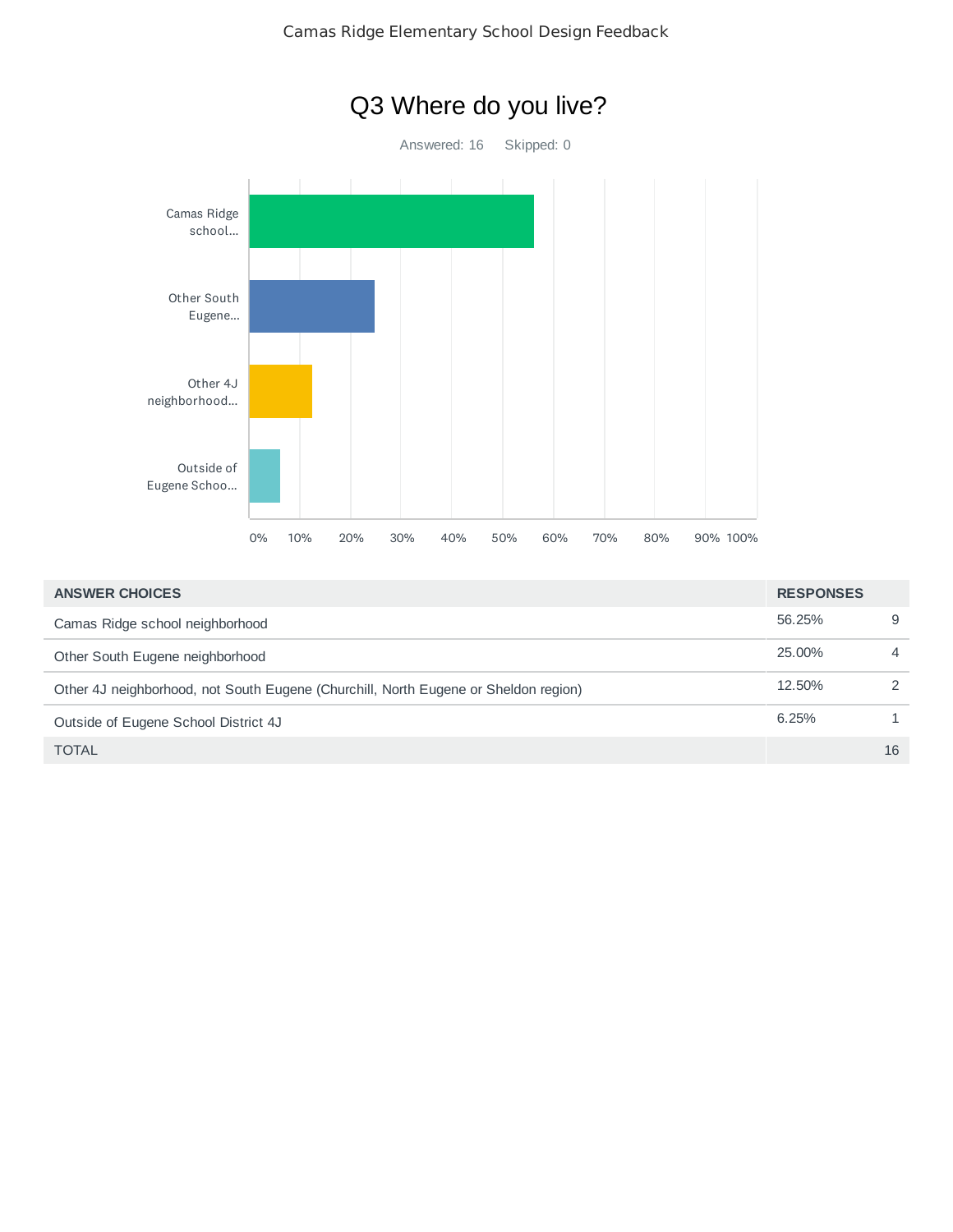#### **Camas Ridge Elementary School Preliminary Design Open House Comments/Questions May 26,2021** Comment/Question

How big is the garden space? more please! please show us in other views so we can get a sense of it clarification requested on the garden

How many parking spaces are anticipated?

Responsibility to climate concerns demands minimizing parking.

Expressed concerns about size of parking lot. Would like it reduced.

Expressed that ratio of parking lot to hardscape play space is not ideal. Stated that parking lot does not ability to be used as play space in current configuration.

Concern expressed regarding parking lot size in regard to climate change.

Clarification requested on amount of on-site parking provided at Camas Ridge vs Edison.

Why not reuse the existing parking lot? (maintain what we have for green space and to save money)

Since we have a policy to reduce carbon intensive methods of transit. So why are we expanding the parking lot? This doesn't go with our values. Can it be shrunk in half? Is there a way to walk across the camas ridge?

Current teacher – we don't need that many spaces. We have plenty of street parking.

Parking – how did Edison get to build without a parking lot? How did they create fire vehicle access?

current parking lot is only 42 spaces, and it's rarely full. As a neighbor it is a waste to have this space designated for parking even though it's require by code to have more spaces. Why can't we cut the total number in half? Ideally 28 spaces. We want the camas field to be accessible to students...its on the other side of a parking lot. We want it Part of the school experience.

How nested is the parking lot? It would be great to see views that allow us to see how it relates to the landscape.

Concerned about the availability of spaces for parking bikes and the large space provided for automotive parking

clarification requested about reusing the current parking lot, since it hasn't been long that it was constructed.

There is plenty of street parking. Consider reducing parking spaces on-site

Save more Camas, less auto parking, there's enough pavement for cars.

Reduce vehicle areas (parking) and increase active transportation on-site.

really hard for the designers to see the school operating normally - the parking lot serves 3 users - fills for the temple, serves a few teachers, maybe 25% full, and serves the athletic field. this parking lot doesn't look to serve the fields.

A bit shy to speak, but When I last attended a meeting around the school. I spoke with someone from PIVOT regarding the parking spaces….it seems many would like fewer spaces. I agree. I was told that there is a significant process we need to go through to have Less parking regarding code. Can we get what is needed from you to work toward this? Legally…. ?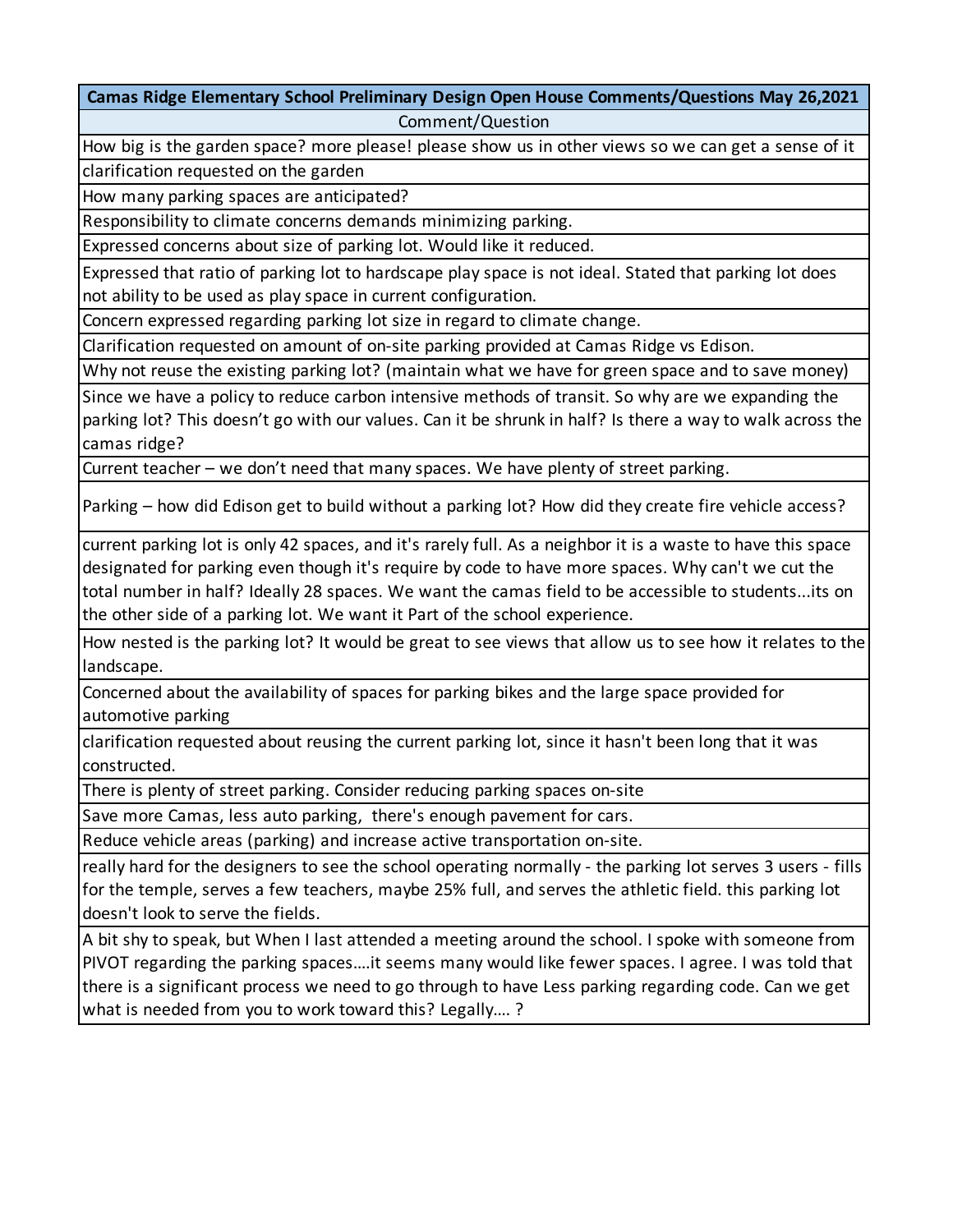By far the excessive parking was the dominant concern. A way to approach this would be to move the gym and the administrative sections of the school back onto the parking area. Doing this would reduce the parking while freeing up additional area on the west side of the building for additional outdoor spaces. A much smaller parking space and drop off area would be retained. Another area of concern was the loss of the track and the waste of a relatively new parking area. It would be possible to retain the lower playing field/parking area largely unchanged. The lack of a gathering area around the school entrance was another concern, and this moving of the administrative section leaves a space for an entry patio.The initial site plan had no community input and was insensitive to, (in the words of John Stapleton last night) "the amazing culture of the local school". The concerns raised last night should have been solicited before any site plan was developed. These major errors need to be corrected before they become embedded in the new school.

Is there a single point of secure success during the day?

Voiced interest in study or consideration of crossing at 30th and Harris. Also concerned about 29th and Harris not being a 4-way stop. Interested in crosswalk at 29th across University.

Are there areas other than the parking lot and front pull-in where parents are able to drop their children off?

Expressed that it is important to provide safe space for students to be dropped off and access the building.

Expressed concern in afterschool being accessed off 30th street due to safety.

Voiced concern about lack of access from University. People park and drop off their children on University and may cross and damage camas bulbs.

clarification requested on safe crossings

concerns about alienation of kids being drop-off at the bus areas

Has anyone considered closing off the streets adjacent to the school during school hours for local traffic only?

Concern for separation of bikes and cars - kids will struggle to get bikes ridden up the steep slopes

Consider switching the proposed parent drop-off with the bus drop-off because the bus drop-off area serves better for gathering

concerns of accessibility from 30th

Wondering about opportunity to make further comments.

Is it possible to document the design process showing how site design has advanced? Expressed interest in more detailed information.

Community is grateful for opportunity to express comments.

Schedule question: how are you going to get community feedback on design development before you start construction documents? How do you make sure our voices are heard before designs are finalized? How do we know when adjustments are made?

Please note, it is great to have these kind of meetings as one large group. If we have another opportunity it'd be great to be together in one group.

Make sure that there is more back and forth and communtiy approval before design moves forward.

Clarification requested on ability to integrate constructed wetland at bottom of site to double as water treatment and science opportunity for students.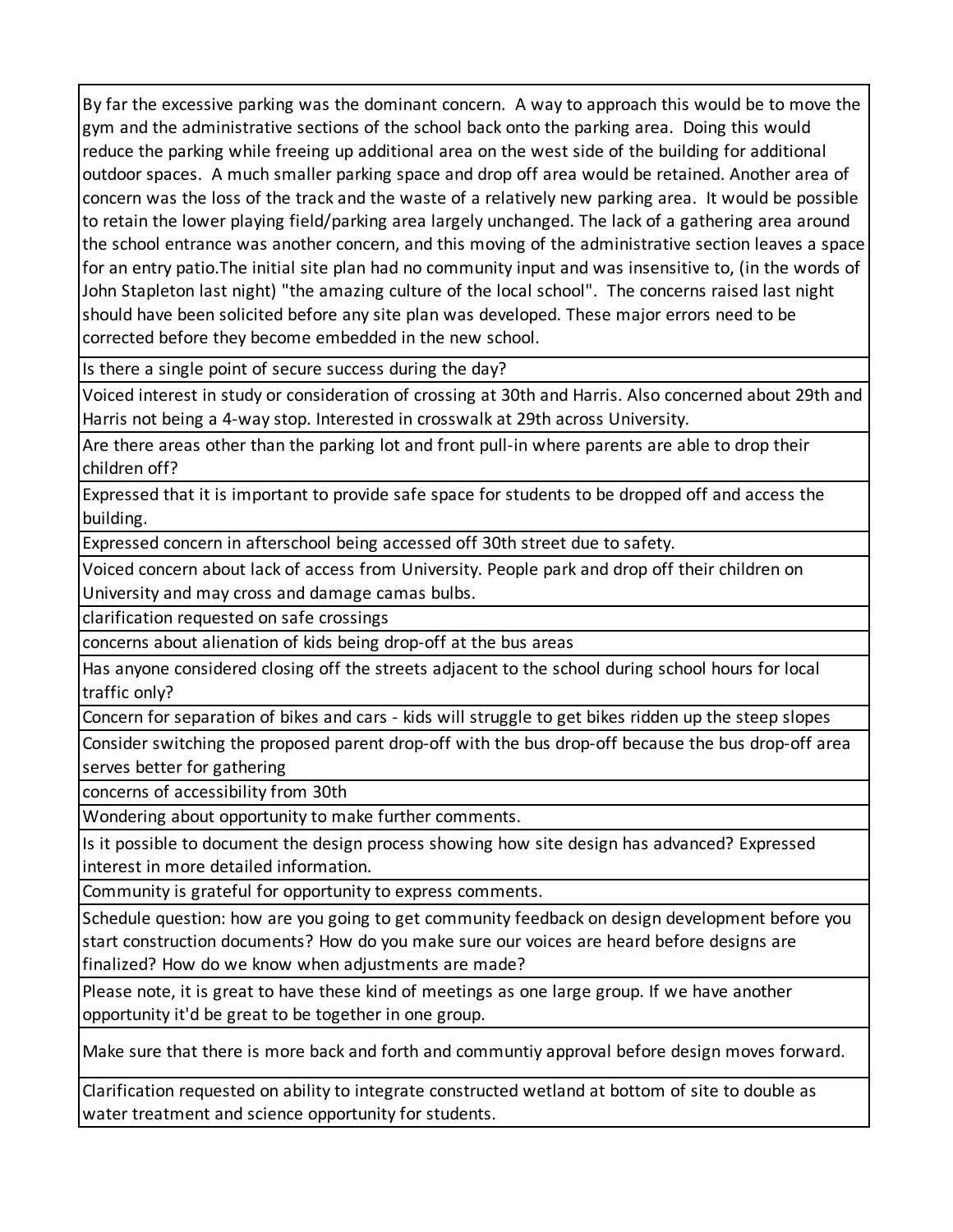Concern expressed about basketball court size and open blacktop space. Proximity to the gym is desirable.

Concern expressed about removal of track. Current track is highly utilized by students and community.

How will sports fields be utilized? Will sports fields be utilized by non-school groups? Concern expressed about potential traffic and lights.

Wondering about site lights at the school, hours of lighting, and light pollution effect on surrounding neighborhood.

Wanting to verify that a garden will be included in the plan.

Why doesn't the school have a walking track?

Access to bike is in the back, but the parking is in the front…how does that work? We need accessible bike parking.

How many covered bike parking spaces are there?

We'd love more natural space for play (with trees). Swales! Water features! Great for teachers to use in teaching. A wooded feeling for play.

Outdoor space…can we get an oak savannah space for studying science and part of the curriculum.

Can we have a FULL basketball court? right now we have 2 full courts and it is well used and loved by all ages.

What is the size of the sidewalk in front of the main entrance? How can this space be welcoming and a good place to gather? (not sterile please!)

wondering about green infrastructure for noise reduction

wondering if the existing walking path can remain

how many bikes can be parked on the site?

issue raised on noise pollution from the 30th

are there outdoor picnic tables?

concerned about classrooms having view towards the parking lot and drive way

How big is the size of the structured play area in comparison to the existing? and the garden, soft play?

Trees between children and traffic - trees area always better - along 30th more trees would be better.

Trees on inside and outside of the fence both help people

Gathering area at Potter, and bike parking should be concentrated there

Would be nice to know comparison sizes across the board - nurse, classrooms, parking, fields, etc

This is an existing central place for gathering (should provide an opportunity for gathering in the new design)

West entry area will stay open for parents/families to gather in the morning

kids won't use bike parking on 29th because it's too steep to carry a bike up hill.

Green features of the building…what are they?

It is crucial that these bonds are spent in a way that they meet our climate action goals. Please adhere to that, that is the future for our children.

Parking lot is well used by area teens at night. Below a slope creates a lot of privacy for cars in the parking lot. How do we address community safety of the parking lot at night?